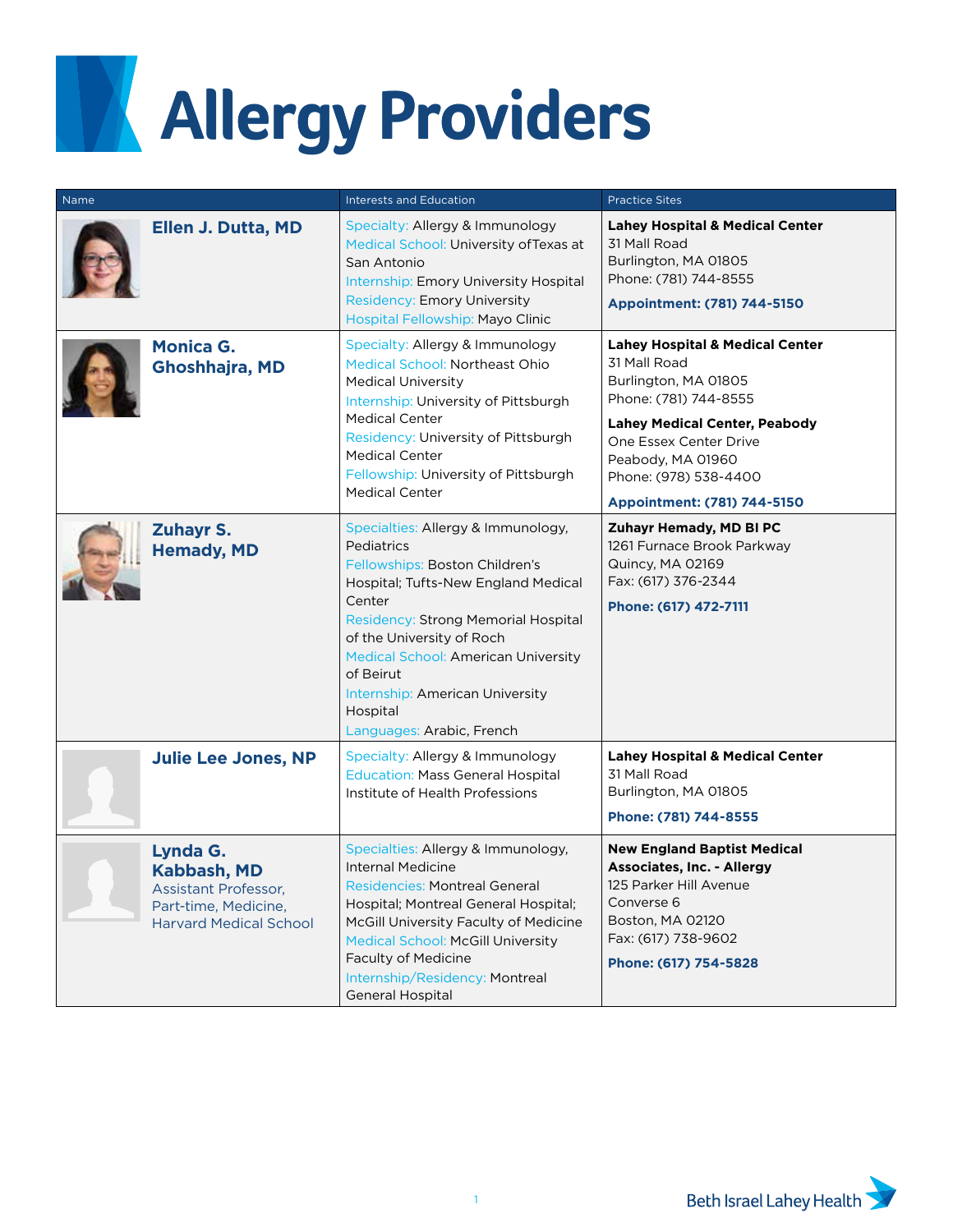## **Allergy Providers**

| <b>Timothy P. Lax, MD</b><br>Instructor, Medicine,<br><b>Harvard Medical School</b>                                | Specialty: Allergy & Immunology<br>Fellowships: Ann & Robert H. Lurie<br>Children's Hospital of Chicago;<br>Massachusetts General Hospital<br>Medical School: Oregon Health<br>Sciences University School of<br>Medicine<br>Internship/Residency: Miami Children's<br>Hospital     | <b>Beth Israel Deaconess Medical Center</b><br>110 Francis Street, Suite GB<br>Division of Allergy and Inflammation<br>Boston, MA 02215<br>Fax: (617) 632-7626<br>Phone: (617) 632-7706<br><b>Beth Israel Deaconess HealthCare -</b><br><b>Medical Care Center at Lexington</b><br>482 Bedford Street<br>Lexington, MA 02420-1402<br>Fax: (781) 528-2450<br>Phone: (781) 528-2410 |
|--------------------------------------------------------------------------------------------------------------------|------------------------------------------------------------------------------------------------------------------------------------------------------------------------------------------------------------------------------------------------------------------------------------|-----------------------------------------------------------------------------------------------------------------------------------------------------------------------------------------------------------------------------------------------------------------------------------------------------------------------------------------------------------------------------------|
| <b>Amy S. Levin, MD</b>                                                                                            | Specialty: Allergy & Immunology<br>Internship: Massachusetts General<br>Hospital<br>Residency: Massachusetts General<br>Hospital<br>Fellowship: Massachusetts General<br>Hospital<br><b>Education: Yale University School</b><br>of Medicine                                       | <b>Lahey Hospital &amp; Medical Center</b><br>31 Mall Road<br>Burlington, MA 01805<br>Appointment: (781) 744-5150                                                                                                                                                                                                                                                                 |
| <b>Steven M.</b><br><b>Matloff, MD</b>                                                                             | Specialty: Allergy & Immunology<br><b>Medical School: Boston University</b><br><b>School of Medicine</b><br>Internship: Boston Medical Center<br>Residency: Boston Medical Center<br>Fellowship: Tufts Medical Center                                                              | <b>Lahey Hospital &amp; Medical Center</b><br>31 Mall Road<br>Burlington, MA 01805<br>Phone: (781) 744-8555<br>Appointment: (781) 744-5150                                                                                                                                                                                                                                        |
| <b>Curtis T. Moody, MD</b><br><b>Assistant Clinical</b><br>Professor, Pediatrics,<br><b>Harvard Medical School</b> | Specialty: Allergy & Immunology<br>Fellowship: Boston Children's Hospital<br>Medical School: UMDNJ - New Jersey<br><b>Medical School</b><br>Internship/Residency: Saint<br>Christopher's Hospital for Children                                                                     | Frank Twarog, MD, PhD and<br><b>Curtis Moody, MD, LLP</b><br>86 Baker Avenue Extension<br>Suite 304<br>Concord, MA 01742-2112<br>Fax: (978) 369-5811<br>Phone: (978) 369-3567                                                                                                                                                                                                     |
| <b>Martin G. Ostro, MD</b>                                                                                         | Specialty: Allergy & Immunology<br>Fellowship: National Jewish Medical<br>and Research Center<br>Residency: Jewish General Hospital<br><b>Medical School: McGill University</b><br><b>Faculty of Medicine</b><br>Internship: Royal Victoria Hospital<br>Languages: French, Spanish | <b>Back Bay Allergy Associates, LLC</b><br>1101 Beacon Street, 7 East<br>Brookline, MA 02446<br>Fax: (617) 734-2408<br>Phone: (617) 734-2202                                                                                                                                                                                                                                      |
| <b>Qura Tul Ain</b><br><b>Rashid, MD</b>                                                                           | Specialty: Allergy & Immunology<br>Fellowship: University of Texas Medical<br><b>Branch Hospitals</b><br>Medical School: Aga Khan University<br><b>Medical College</b><br>Internship/Residency: Emory<br>University Hospital<br>Languages: Hindi, Punjabi, Urdu                    | <b>Beth Israel Deaconess Medical Center</b><br>110 Francis Street, Suite GB<br>Boston, MA 02215<br>Fax: (617) 632-7626<br>Phone: (617) 632-7706                                                                                                                                                                                                                                   |